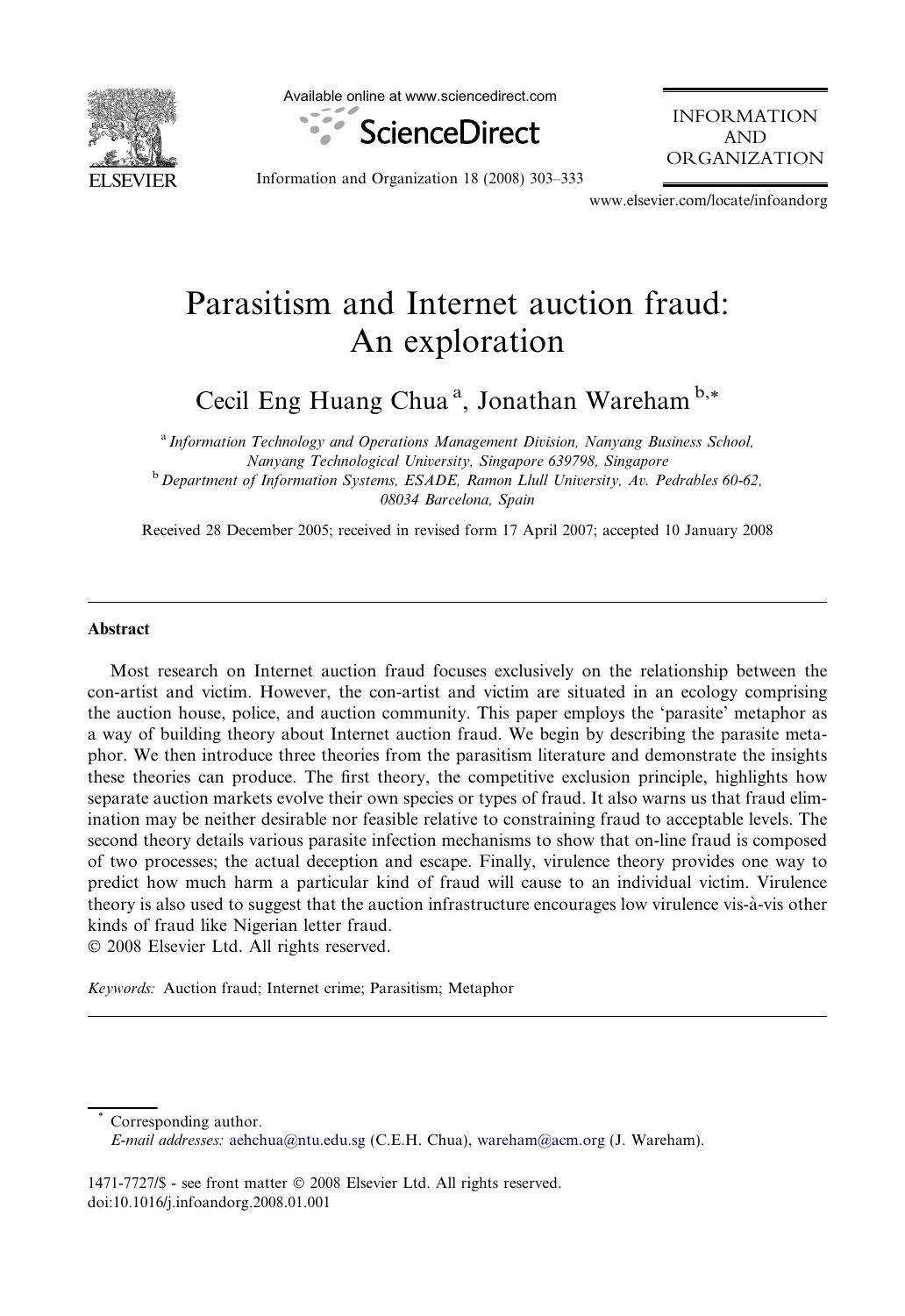## 1. Introduction

Internet auctions are among the most celebrated and successful new business models of the emerging knowledge economy ([Kambil & Heck, 2002\)](#page--1-0). eBay, the largest Internet auction house, has experienced exponential growth in customers, number of items sold, and gross merchandise sales since its incorporation in 1996 ([eBay Inc, 2005](#page--1-0)). However, the rise of Internet auctions has also led to the rise of Internet auction fraud. Internet auction fraud is the most pervasive form of Internet fraud [\(National Fraud Information Center,](#page--1-0) [2007; National White Collar Crime Center, 2005\)](#page--1-0). Indeed, Internet auction fraud has literally grown in lockstep with the growth of Internet auction markets. Fig. 1 charts this relationship, cross-indexing three measures of growth in the (by far) largest Internet auction site against the only systematically collected statistics on Internet auction fraud. The correlation between these measures of growth and auction fraud range from 0.89 (items sold vs. auction fraud) to 0.94 (no. customers vs. auction fraud).

That Internet auction fraud is so prevalent is worrisome, especially as Internet auctions rely to a great extent on trust. While existing work has highlighted some important concerns about Internet auction fraud, the problem largely remains unsolved. Novel perspectives are therefore warranted to challenge and refine existing theory.

This paper explores the use of the biological parasite as a metaphor for Internet auction fraud. In using the metaphor, we draw upon three theories of parasitism: (1) competitive exclusion, (2) parasite invasion mechanisms, and (3) virulence theory. We explore how



Fig. 1. Growth in eBay transactions and fraud. (a) Growth in customers per year – eBay. (b) Items sold per year – eBay. (c) Gross merchandise sales per year – eBay. (d) Fraud complaints to the IFCC/IC3. (The IFCC/IC3 was formed in mid-2000. Formal statistics for the period before this are unavailable.)